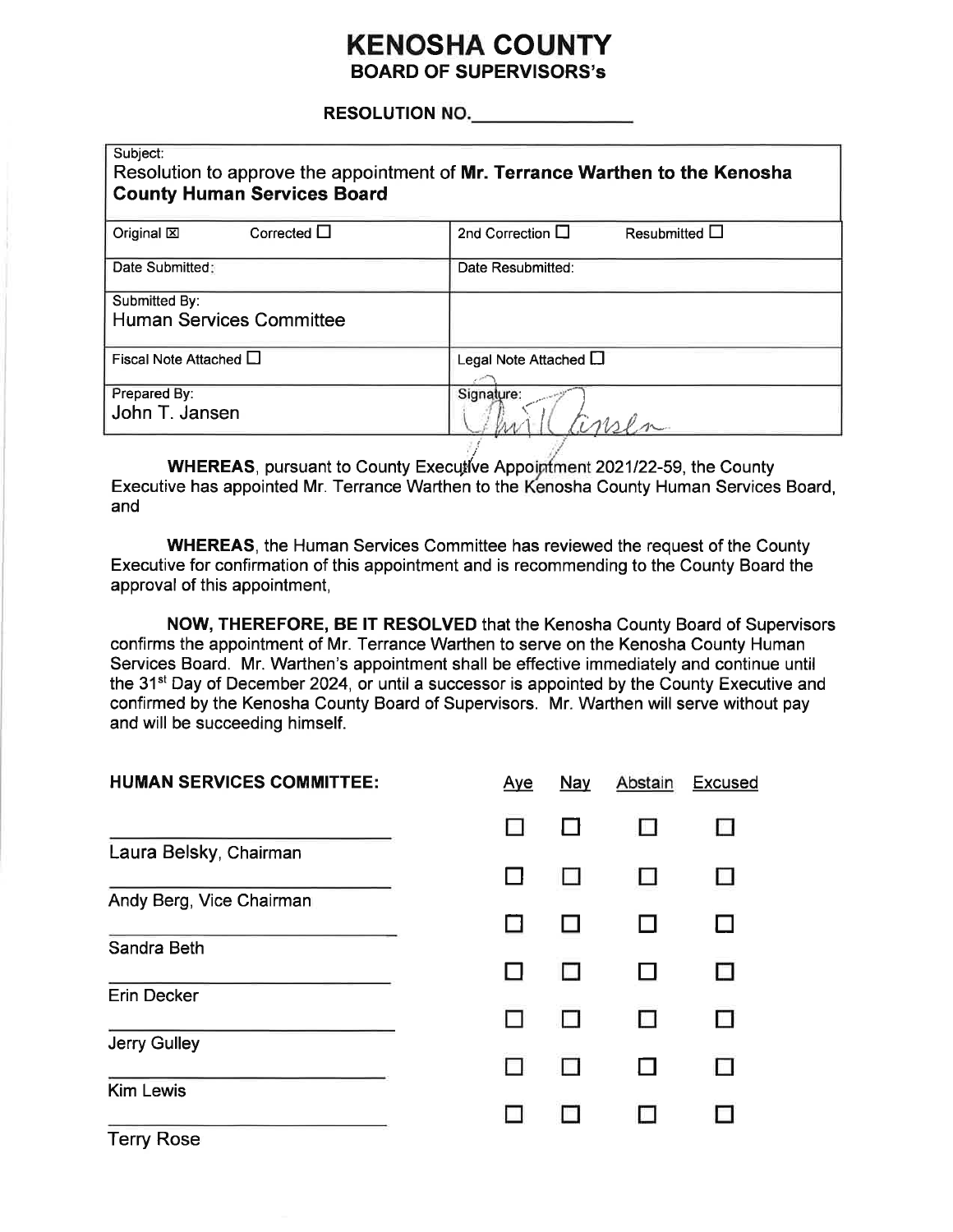

# COUNTY OF KENOSHA

**OFFICE OF THE COUNTY EXECUTIVE** Jim Kreuser, County Executive

 $1010-56$ <sup>th</sup> Street, Third Floor Kenosha, Wisconsin 53140  $(262)$  653-2600 Fax: (262) 653-2817

# ADMINISTRATIVE PROPOSAL

## COUNTY EXECUTIVE APPOINTMENT 2021/22-59

### RE: KENOSHA COUNTY HUMAN SERVICES BOARI)

TO THE HONORABLE KENOSHA COUNTY BOARD OF SUPERVISORS:

Placing special trust in his judgment and based upon his qualifications, I hereby submit to the Honorable Kenosha County Board of Supervisors for its review and approval the name of

> Terrance Warthen Kenosha, WI 53144

to serve on the Kenosha County Human Services Board beginning immediately upon confirmation by the County Board and continuing until the 31<sup>st</sup> day of December 2024, or until a successor is appointed by the County Executive and confirmed by the Kenosha County Board of Supervisors.

Since his last appointment in February of 2019, Mr. Warthen attended 16 of the 17 meetings held. His one absence was excused.

Mr. Warthen will serve without pay. Mr. Warthen will be succeeding himself.

Respectfully submitted this  $10<sup>th</sup>$  day of February 2022.

in Kreuser

Jim Kreuser Kenosha County Executive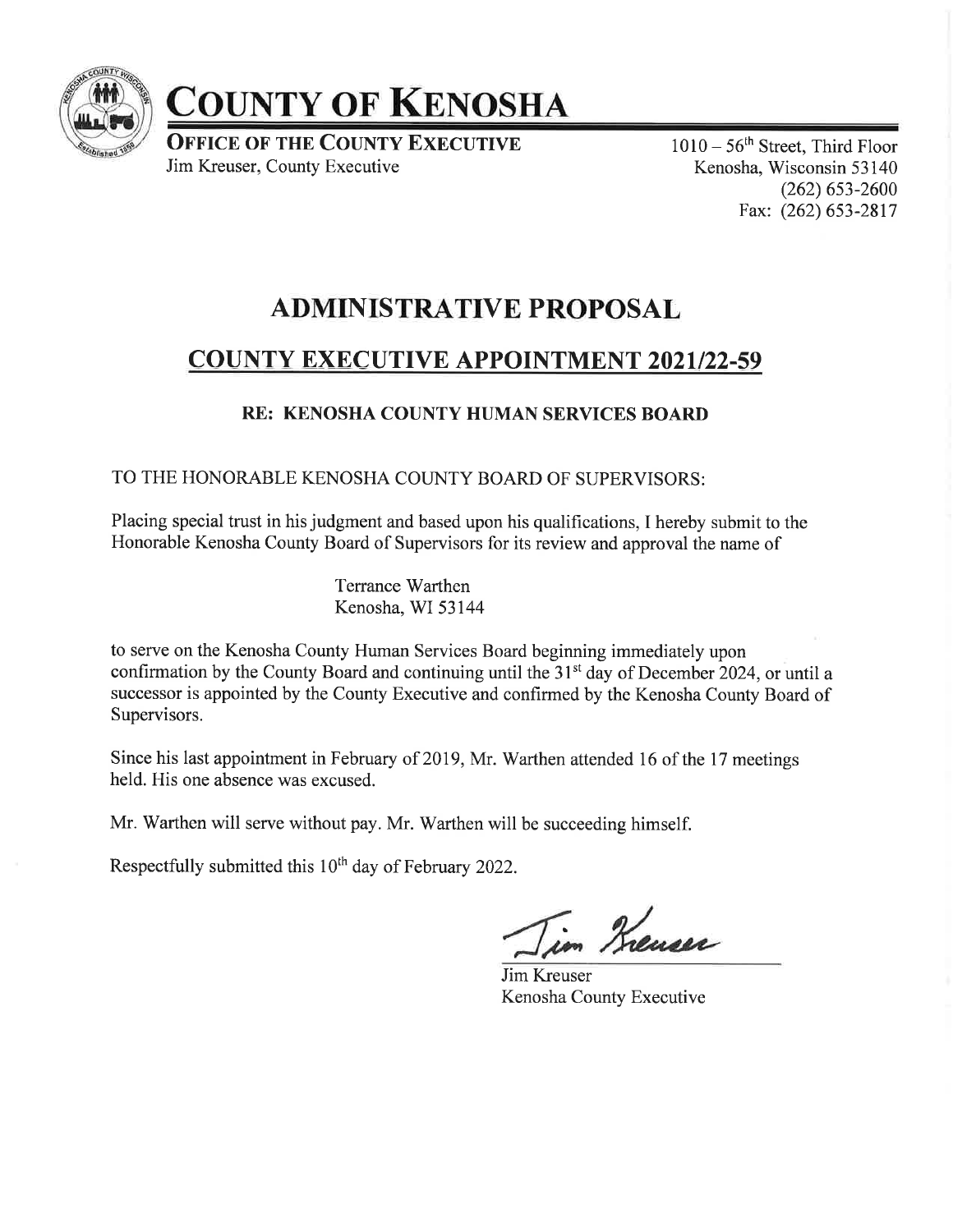### COTINTY OF KENOSHA OFFICE OF THE COUNTY EXECUTIVE JIM KREUSER

### APPOINTMENT PROFILE KENOSHA COUNTY COMMISSIONS. COMMITTEES & BOARDS

(Please type or print) Information marked with an  $*$  will be redacted before this form is publicly posted.

| Name: Terrance               |       | N                                                                                                                                                                                                                              |                           | Warthen                                                                |
|------------------------------|-------|--------------------------------------------------------------------------------------------------------------------------------------------------------------------------------------------------------------------------------|---------------------------|------------------------------------------------------------------------|
|                              | First |                                                                                                                                                                                                                                | Middle Initial (optional) | Last                                                                   |
| *Residence Address:          |       |                                                                                                                                                                                                                                |                           |                                                                        |
| Occupation: MTI Inc          |       |                                                                                                                                                                                                                                |                           | <b>Commodity Manager</b>                                               |
|                              |       | Company                                                                                                                                                                                                                        |                           | Title                                                                  |
|                              |       | *Business Address:                                                                                                                                                                                                             |                           |                                                                        |
| *Telephone Number: Residence |       |                                                                                                                                                                                                                                |                           | *Business                                                              |
| *Daytime Telephone Number:   |       |                                                                                                                                                                                                                                |                           |                                                                        |
|                              |       | *Email Address: The Contract of the Contract of the Contract of the Contract of the Contract of the Contract of the Contract of the Contract of the Contract of the Contract of the Contract of the Contract of the Contract o |                           |                                                                        |
|                              |       |                                                                                                                                                                                                                                |                           | Name of the Commission, Committee or Board for which you are applying: |

Kenosha County Human Services Board

Personal Statement: Please indicate why you believe you would be a valuable addition to the Commission, Committee or Board for which you are applying. If more space is needed, please attach a separate sheet.

Having served previously, for the past term, on the Human Services Board I would like to continue the priviledge of serving my community as a Board member. I believe that the knowledge that I have gained of Kenosha County Human Services departments, personnel and processes over the past term would be of benefit to the Board and those that it services. I have enjoyed being able to share with fellow Kenoshans the resources available to them and their families, which add to not only their quality of life but the quality of life for our community as a whole.

Thank you, Terrance Warthen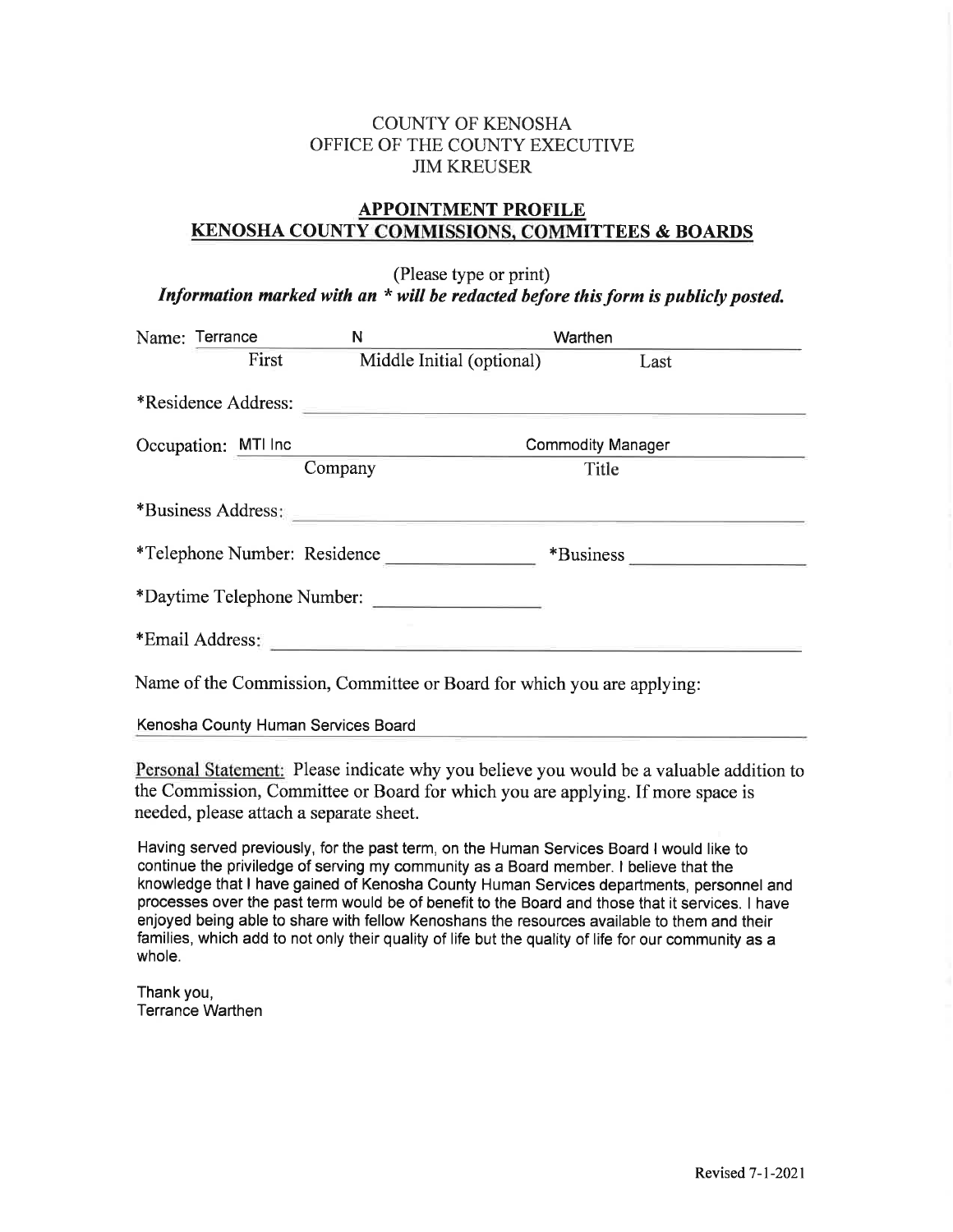Kenosha County Commissions, Committees & Boards Appointment Profile - Page 2

Additional Information:

Nominee's Supervisory District: 14

Special Interests: Indicate organizations or activities in which you have a special interest but may not have been actively involved.

Voter Registration and Education

Do you or have you done business with any part of Kenosha County Government in the past 5 years? Yes No  $\vert \textbf{I} \vert$  If yes, please attach a detailed explanation.

Affiliations: List affiliations in all service groups, public service organizations, social or charitable groups, labor, busincss or profcssional organization, and indicate if it was a board or staff affiliation.

None at this time

Governmental Services: List services with any governmental unit. Kenosha County Mental Health AODA Committee

Conflict Of Interest: It would be inappropriate for you, as a current or prospective appointee, to have a member of your immediate family directly involved with any action that may come under the inquiry or advice of the appointed board, commission, or committee. A committee member declared in conflict would be prohibited from voting on any motion where "direct involvement" had been declared and may result in embarrassment to you and/or Kenosha County.

#### Terrance Warthen

Signature of Nominee

02/10/2022

Date

Kenosha County Executive  $1010 - 56$ th Street Kenosha, WI 53140 Please Return To: